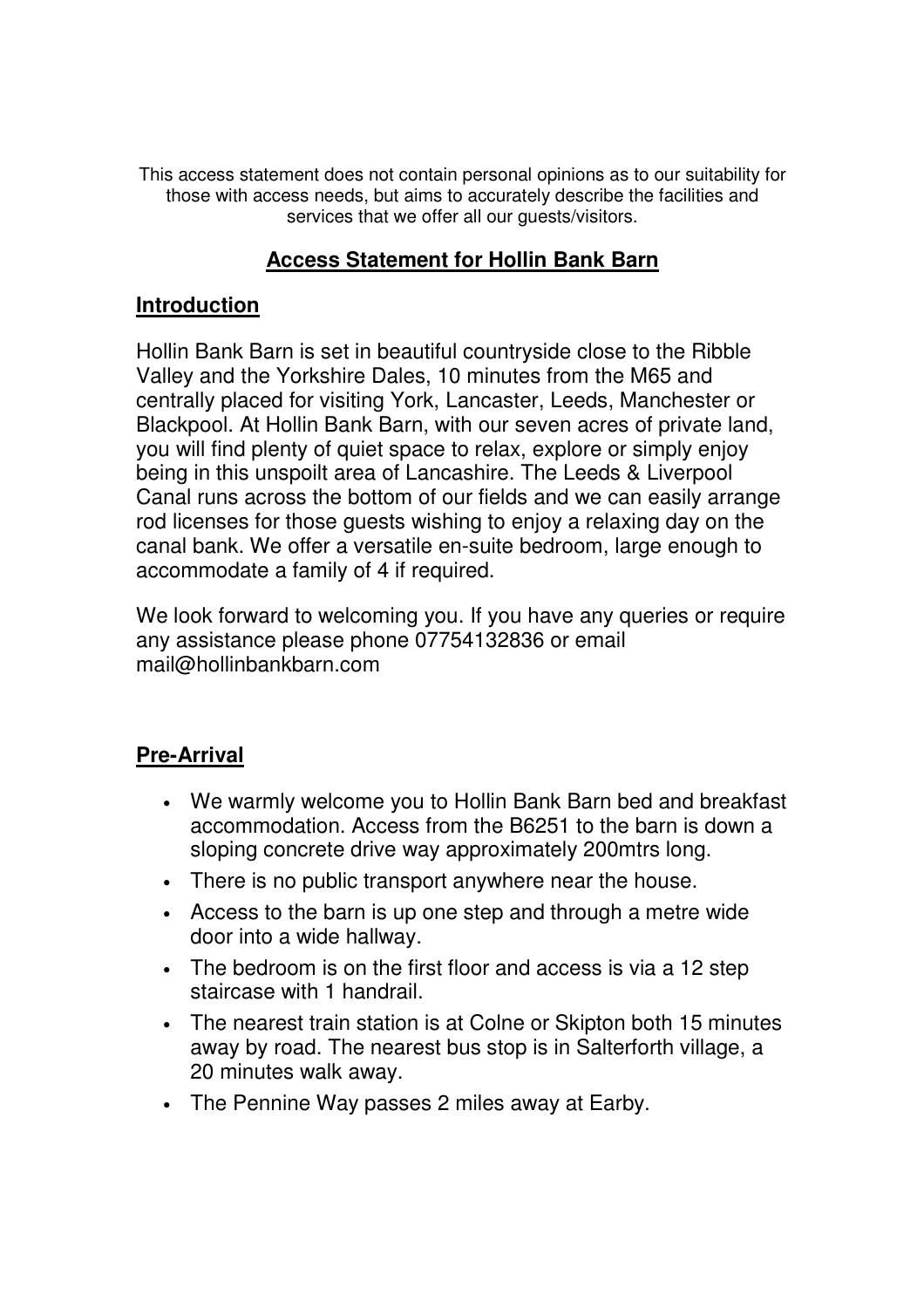# **Car Parking and Arrival**

- At the bottom of the concrete driveway go over the cattle grid ,between the buildings, and you will find plenty of room for the parking and turning of cars on the large car park below the barn.
- The car park is illuminated during the hours of darkness by high efficiency PIR controlled lights.
- Access to the barn is through the main barn door at the front of the barn on the drive way.

### **Welcome Area**

- Once inside the barn a large hallway leads to the dining room where you will be warmly welcomed with refreshments, and where you will be asked to register and meet your hosts.
- You will then be shown up the stairs at the front of the hallway to their accommodation on the floor above.
- All ground floor rooms have wood flooring, as does your bedroom, whilst the stairs and landing are carpeted.
- All areas are well lit by high efficiency bulbs wherever possible.

### **Bedrooms**

- The bedroom contains a wood framed king size double bed with synthetic duvet and pillows (an extra blanket if required can be found in the wardrobe). At the rear of the room is a futon, which can be made up into a double bed if required.
- The two velux type windows are both fitted with blackout blinds in case the morning sunlight is too bright. The lower window also serves as the fire escape from this room onto the sloping roof to the rear of the barn.
- There are tea and coffee making facilities in the room, a hair dryer and radio alarm. By both sides of the bed there are table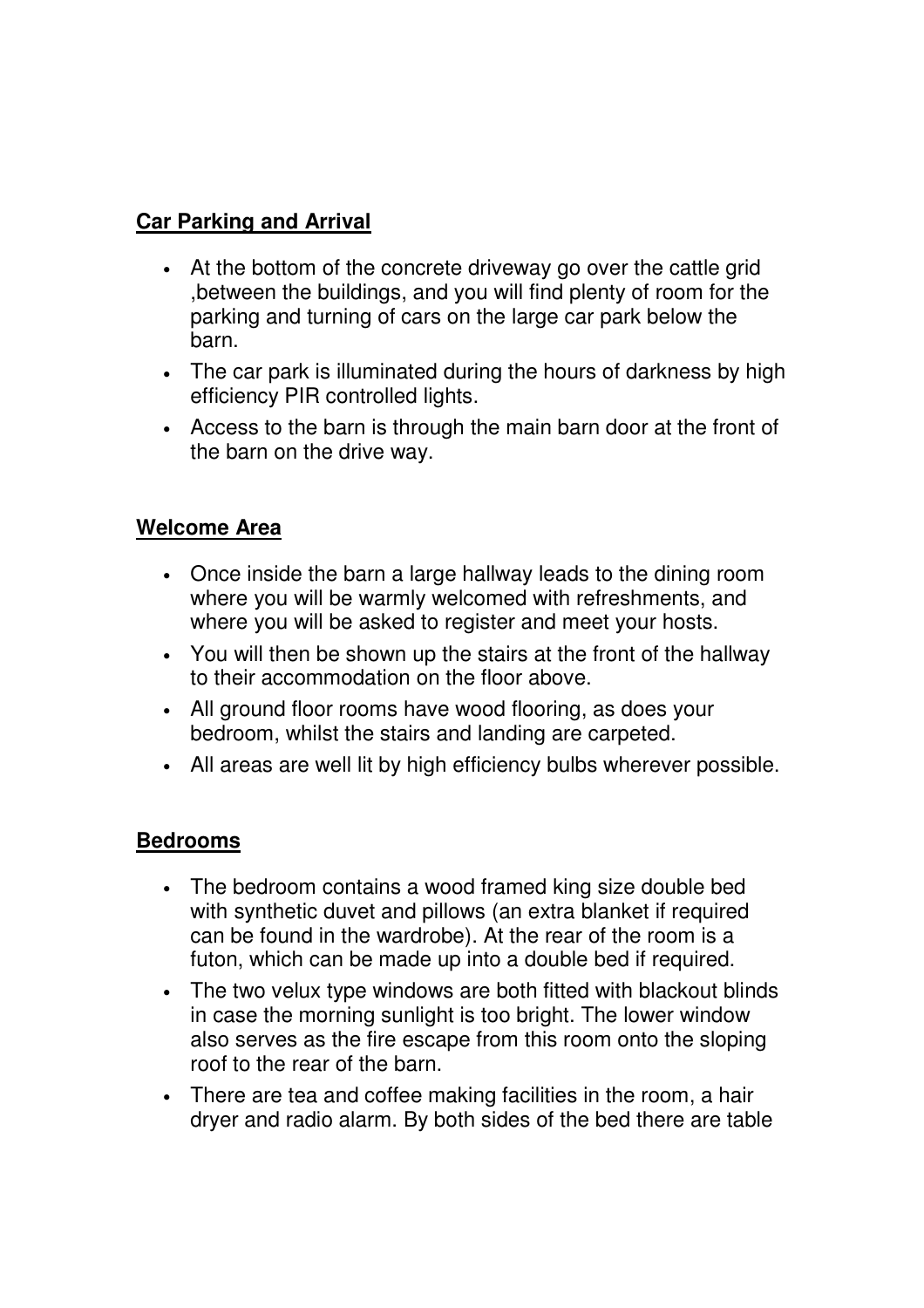lamps. Where ever possible the lighting is by high efficiency bulbs. The room is heated by two thermostatically controlled panel radiators supplemented by an electric convector heater.

There is a folder in the room with tourist information and many things to do and see in the surrounding area as well as bus and train time tables.

## **Bathrooms, Shower-rooms & Toilets (Ensuite or Shared)**

- The en-suite consists of a walk in 800mm quadrant shower enclosure with a standard washbasin and toilet.
- Clear access into the en-suite is 600mm wide.
- The ensuite also has a full length mirror, a mirror and light over the washbasin and cupboard, where you will find extra towels and a safety mat for the shower.
- The house bathroom has an over bath shower with curved shower screen, with standard washbasin and toilet.
- A mirror is positioned over the washbasin.

### **Public Areas - Halls, Stairs, Landings, Corridors**

- The hallway is well lit with ceiling lights, as is the staircase and landing.
- The floors in the downstairs rooms are all wood, as is the bedroom, whilst the stairs and landing are carpeted.
- The stairway of 12 steps leads of the hallway, with a hand rail to one side.
- The hallway and dining room are on a single level with no steps between.
- Bedrooms and bathrooms are also on a single level with no steps between.

### **Dining Room**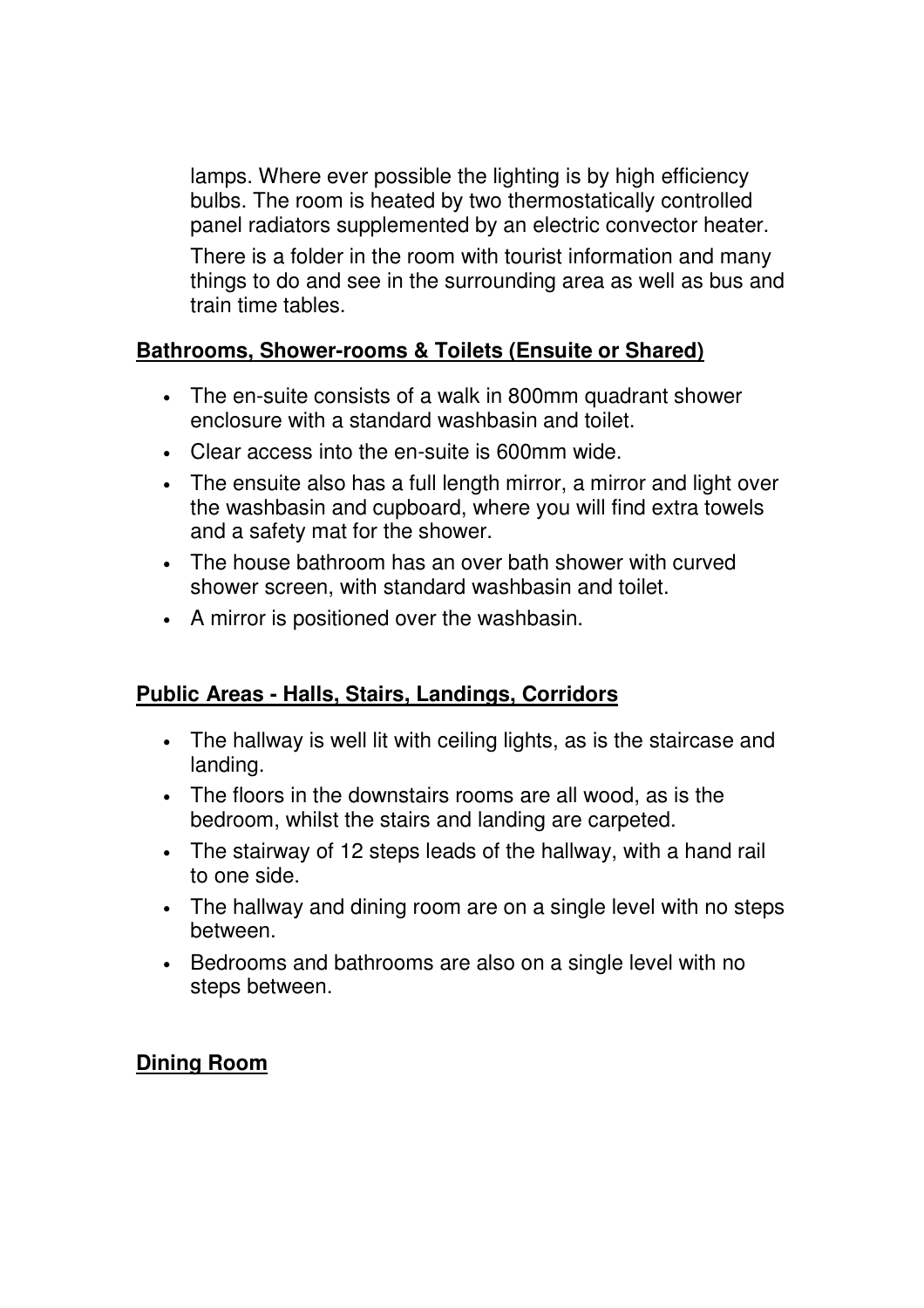- The dining room is situated at the opposite end of the hallway to the entrance door and there is level entry through a 800mm wide wood door.
- The dining room has four windows looking on to the rear and side of the barn
- A cooked Lancashire breakfast is served in this lovely room, which will always include local produce wherever possible, including our own eggs from our free range hens. (We often have an excess of eggs over the summer, so please ask if you would like some to buy to take home)

## **Garden**

- There is a small patio area access by three steps, that receives all the morning sun.
- Beyond the graveled car parking area is a grassed field that can be used for ball games and beyond this are our fields that lead downhill to the Leeds and Liverpool canal. We are happy for our guests to access this area but please check with us first to ensure the safety of yourselves and our livestock.

## **Additional Information**

- Free WiFi Internet access is available. (please ask for the password).
- We can offer a list of nearby attractions and suggest places to eat.
- We can loan maps of the surrounding area for walkers (there are many footpaths in the immediate vicinity), bikers and those of you who would rather see the beauty of the area from the comfort of your car.
- For walkers and bikers we can dry your wet clothes if you are unfortunate enough to get caught in a shower. We can also supply a secure area to store your bike overnight.
- A fishing permit can be arranged for our stretch the canal if prebooked.